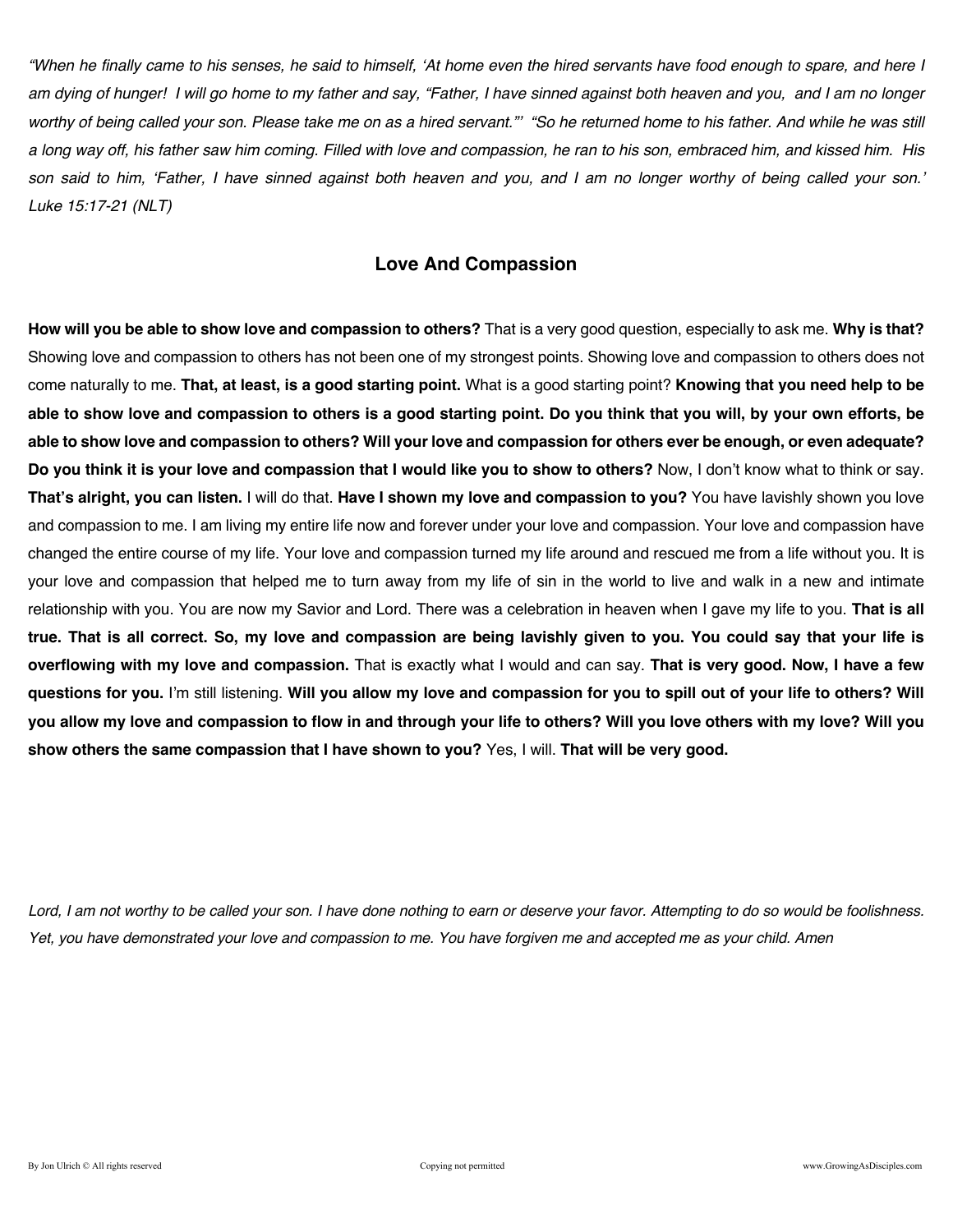## **The Compassionate Life** *Filled With Compassion*

"When he came to his senses, he said, 'How many of my father's hired men have food to spare, and here I am starving to death! I will set out and go back to my father and say to him: Father, I have sinned against heaven and against you. I am no longer worthy to be called your son; make me like one of your hired men.' So he got up and went to his father. "But while he was still a long way off, his father saw him and was filled with compassion for him; he ran to his son, threw his arms around him and kissed him.

NIV Luke 15:17-20

### **The Compassionate Life** *Filled With Love And Compassion*

""When he finally came to his senses, he said to himself, 'At home even the hired servants have food enough to spare, and here I am dying of hunger! I will go home to my father and say, "Father, I have sinned against both heaven and you, and I am no longer worthy of being called your son. Please take me on as a hired servant."' "So he returned home to his father. And while he was still a long way off, his father saw him coming. Filled with love and compassion, he ran to his son, embraced him, and kissed him.

| <b>NLT</b> | Luke 15:17-20 |
|------------|---------------|
|            |               |

### **The Compassionate Life** *Filled With Compassion*

But when he came to himself he said, 'How many of my father's hired hands have bread enough and to spare, but here I am dying of hunger! I will get up and go to my father, and I will say to him, "Father, I have sinned against heaven and before you; I am no longer worthy to be called your son; treat me like one of your hired hands."' So he set off and went to his father. But while he was still far off, his father saw him and was filled with compassion; he ran and put his arms around him and kissed him.

NRSV Luke 15:17-20

## **The Compassionate Life** *Moved With Pity And Tenderness*

Then when he came to himself, he said, How many hired servants of my father have enough food, and [even food] to spare, but I am perishing (dying) here of hunger! I will get up and go to my father, and I will say to him, Father, I have sinned against heaven and in your sight. I am no longer worthy to be called your son; [just] make me like one of your hired servants. So he got up and came to his [own] father. But while he was still a long way off, his father saw him and was moved with pity and tenderness [for him]; and he ran and embraced him and kissed him [fervently].

| AMP | Luke 15:17-20 |
|-----|---------------|
|     |               |

## **The Compassionate Life** *Felt Compassion*

"But when he came to his senses, he said, 'How many of my father's hired men have more than enough bread, but I am dying here with hunger! 'I will get up and go to my father, and will say to him, "Father, I have sinned against heaven, and in your sight; I am no longer worthy to be called your son; make me as one of your hired men."' "So he got up and came to his father. But while he was still a long way off, his father saw him and felt compassion for him, and ran and embraced him and kissed him.

NASB Luke 15:17-20

## **The Compassionate Life** *Felt Compassion*

"But when he came to himself, he said, 'How many of my father's hired servants have more than enough bread, but I perish here with hunger! I will arise and go to my father, and I will say to him, "Father, I have sinned against heaven and before you. I am no longer worthy to be called your son. Treat me as one of your hired servants."' And he arose and came to his father. But while he was still a long way off, his father saw him and felt compassion, and ran and embraced him and kissed him.

ESV Luke 15:17-20

## **The Compassionate Life** Had Compassion

But when he came to himself, he said, 'How many of my father's hired servants have bread enough and to spare, and I perish with hunger! I will arise and go to my father, and will say to him, "Father, I have sinned against heaven and before you, and I am no longer worthy to be called your son. Make me like one of your hired servants." ' And he arose and came to his father. But when he was still a great way off, his father saw him and had compassion, and ran and fell on his neck and kissed him.

NKJV Luke 15:17-20

## **The Compassionate Life** His Heart Pounding

"That brought him to his senses. He said, 'All those farmhands working for my father sit down to three meals a day, and here I am starving to death. I'm going back to my father. I'll say to him, Father, I've sinned against God, I've sinned before you; I don't deserve to be called your son. Take me on as a hired hand.' He got right up and went home to his father. "When he was still a long way off, his father saw him. His heart pounding, he ran out, embraced him, and kissed him.

MSG Luke 15:17-20

## **The Compassionate Life** *Filled With Loving Pity*

"When he finally came to his senses, he said to himself, 'At home even the hired men have food enough and to spare, and here I am, dying of hunger! I will go home to my father and say, "Father, I have sinned against both heaven and you, and am no longer worthy of being called your son. Please take me on as a hired man.' " "So he returned home to his father. And while he was still a long distance away, his father saw him coming, and was filled with loving pity and ran and embraced him and kissed him.

TLB Luke 15:17-20

## **The Compassionate Life** Felt Sorry

When he realized what he was doing, he thought, 'All of my father's servants have plenty of food. But I am here, almost dying with hunger. I will leave and return to my father and say to him, "Father, I have sinned against God and have done wrong to you. I am no longer worthy to be called your son, but let me be like one of your servants." ' So the son left and went to his father. "While the son was still a long way off, his father saw him and felt sorry for his son. So the father ran to him and hugged and kissed him.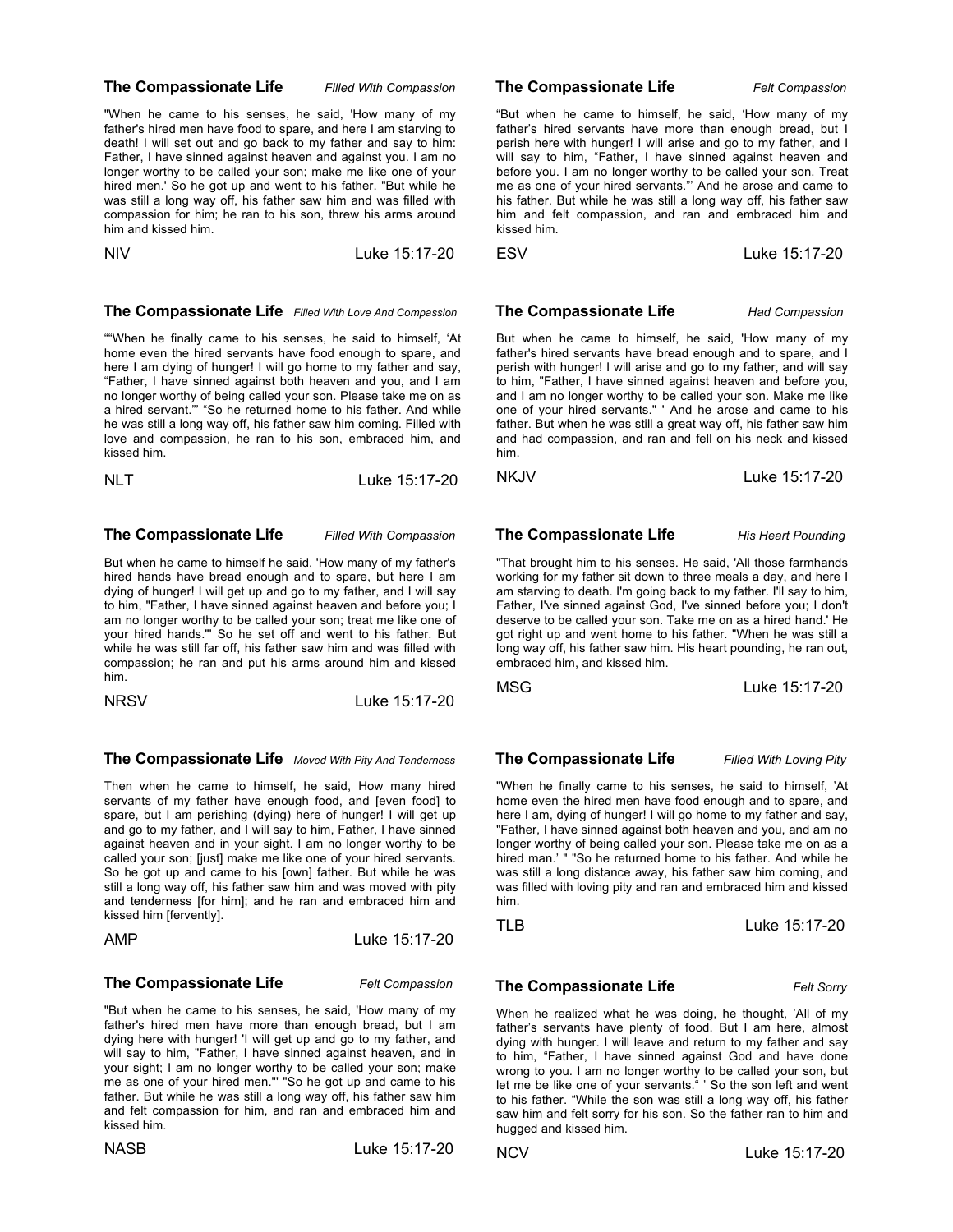**The Compassionate Life** – Luke 15:17-21 **In Context:** *Read Luke 15*

## **Begin With Prayer:** *Here I am Lord. I Am Listening.*

**Meditating On God's Word:** *(What is God speaking to your heart?)*"When he finally came to his senses, he said to himself, 'At home even the hired servants have food enough to spare, and here I am dying of hunger! I will go home to my father and say, "Father, I have sinned against both heaven and you, and I am no longer worthy of being called your son. Please take me on as a hired servant."' "So he returned home to his father. And while he was still a long way off, his father saw him coming. Filled with love and compassion, he ran to his son, embraced him, and kissed him. His son said to him, 'Father, I have sinned against both heaven and you, and I am no longer worthy of being called your son.' Luke 15:17-21 (NLT)

## **Considering The Words***: (What words speak to your heart?)*

"When he finally came to his senses, | he said to himself, | 'At home even the hired servants have food enough to spare, | and here I am dying of hunger! | I will go home to my father and say, | "Father, I have sinned against both heaven and you, | and I am no longer worthy of being called your son. | Please take me on as a hired servant."' | "So he returned home to his father. | And while he was still a long way off, | his father saw him coming. | Filled with love and compassion, | he ran to his son, | embraced him, | and kissed him. | His son said to him, | 'Father, I have sinned against both heaven and you, | and I am no longer worthy | of being called your son. Luke 15:17-21 (NLT)

 $\_$  , and the contribution of the contribution of  $\mathcal{L}$  , and  $\mathcal{L}$  , and  $\mathcal{L}$  , and  $\mathcal{L}$  , and  $\mathcal{L}$  , and  $\mathcal{L}$  , and  $\mathcal{L}$  , and  $\mathcal{L}$  , and  $\mathcal{L}$  , and  $\mathcal{L}$  , and  $\mathcal{L}$  , and  $\mathcal{L$  $\_$  , and the set of the set of the set of the set of the set of the set of the set of the set of the set of the set of the set of the set of the set of the set of the set of the set of the set of the set of the set of th

## **Praying The Scripture:** *(What prayer from your heart will you write?)*

Lord, I am not worthy to be called your son. I have done nothing to earn or deserve your favor. Attempting to do so would be foolishness. Yet, you have demonstrated your love and compassion to me. You have forgiven me and accepted me as your child. Amen  $\_$  . The contribution of the contribution of  $\mathcal{L}_1$  ,  $\mathcal{L}_2$  ,  $\mathcal{L}_3$  ,  $\mathcal{L}_4$  ,  $\mathcal{L}_5$  ,  $\mathcal{L}_6$  ,  $\mathcal{L}_7$  ,  $\mathcal{L}_8$  ,  $\mathcal{L}_9$  ,  $\mathcal{L}_1$  ,  $\mathcal{L}_2$  ,  $\mathcal{L}_3$  ,  $\mathcal{L}_5$  ,  $\mathcal{L}_6$  ,  $\mathcal{L}_$ 

## **What It Means:** *(What questions speak to your heart?) (Suggested questions for small group discussion are in bold)* **What caused you to come to your senses, turn from your sin, and receive Christ as your Savior and Lord?**

 $\_$  , and the set of the set of the set of the set of the set of the set of the set of the set of the set of the set of the set of the set of the set of the set of the set of the set of the set of the set of the set of th

When have you tried to formulate a speech asking the Lord to forgive you of your sin?

Why would trying to earn or deserve the Lord's favor be a foolish endeavor on your part?

Why would trying to earn or deserve the Lord's favor be a sinful effort on your part?

**How has the Lord demonstrated His love and compassion to you, even though you are unworthy of it?** How encouraging is it to know that there was a celebration in heaven when you turned your life over to the Lord? **How has the entire course of your life changed as you have received Christ as your Savior and Lord?**

 $\_$  , and the contribution of the contribution of  $\mathcal{L}$  , and  $\mathcal{L}$  , and  $\mathcal{L}$  , and  $\mathcal{L}$  , and  $\mathcal{L}$  , and  $\mathcal{L}$  , and  $\mathcal{L}$  , and  $\mathcal{L}$  , and  $\mathcal{L}$  , and  $\mathcal{L}$  , and  $\mathcal{L}$  , and  $\mathcal{L$ \_\_\_\_\_\_\_\_\_\_\_\_\_\_\_\_\_\_\_\_\_\_\_\_\_\_\_\_\_\_\_\_\_\_\_\_\_\_\_\_\_\_\_\_\_\_\_\_\_\_\_\_\_\_\_\_\_\_\_\_\_\_\_\_\_\_\_\_\_\_\_  $\_$  , and the contribution of the contribution of  $\mathcal{L}$  , and  $\mathcal{L}$  , and  $\mathcal{L}$  , and  $\mathcal{L}$  , and  $\mathcal{L}$  , and  $\mathcal{L}$  , and  $\mathcal{L}$  , and  $\mathcal{L}$  , and  $\mathcal{L}$  , and  $\mathcal{L}$  , and  $\mathcal{L}$  , and  $\mathcal{L$  $\_$  . The contribution of the contribution of  $\mathcal{L}_1$  ,  $\mathcal{L}_2$  ,  $\mathcal{L}_3$  ,  $\mathcal{L}_4$  ,  $\mathcal{L}_5$  ,  $\mathcal{L}_6$  ,  $\mathcal{L}_7$  ,  $\mathcal{L}_8$  ,  $\mathcal{L}_9$  ,  $\mathcal{L}_1$  ,  $\mathcal{L}_2$  ,  $\mathcal{L}_3$  ,  $\mathcal{L}_5$  ,  $\mathcal{L}_6$  ,  $\mathcal{L}_$ \_\_\_\_\_\_\_\_\_\_\_\_\_\_\_\_\_\_\_\_\_\_\_\_\_\_\_\_\_\_\_\_\_\_\_\_\_\_\_\_\_\_\_\_\_\_\_\_\_\_\_\_\_\_\_\_\_\_\_\_\_\_\_\_\_\_\_\_\_\_\_

\_\_\_\_\_\_\_\_\_\_\_\_\_\_\_\_\_\_\_\_\_\_\_\_\_\_\_\_\_\_\_\_\_\_\_\_\_\_\_\_\_\_\_\_\_\_\_\_\_\_\_\_\_\_\_\_\_\_\_\_\_\_\_\_\_\_\_\_\_\_\_

\_\_\_\_\_\_\_\_\_\_\_\_\_\_\_\_\_\_\_\_\_\_\_\_\_\_\_\_\_\_\_\_\_\_\_\_\_\_\_\_\_\_\_\_\_\_\_\_\_\_\_\_\_\_\_\_\_\_\_\_\_\_\_\_\_\_\_\_\_\_\_

**Living It Out:** *(What action step is God guiding your heart to take?)*

Be loving and compassionate towards others just as the Lord has been to you.

## **Seeing It Happen:** *(What are you trusting God for in your heart?)*

Have faith that the Lord is filled with love and compassion for you.

## **Get Ready To Share:** *(What can you share with others from your heart?)*

Share with another person or your small group how the Lord has demonstrated His love and compassion to you. \_\_\_\_\_\_\_\_\_\_\_\_\_\_\_\_\_\_\_\_\_\_\_\_\_\_\_\_\_\_\_\_\_\_\_\_\_\_\_\_\_\_\_\_\_\_\_\_\_\_\_\_\_\_\_\_\_\_\_\_\_\_\_\_\_\_\_\_\_\_\_

# **Close With Prayer:** *Quiet Yourself Before The Lord*

*Pause And Offer Prayers Of… With An Attitude Of Faith Listen To What The Lord Wants To Say To You*

Adoration… \_\_\_\_\_\_\_\_\_\_\_\_\_\_\_\_\_\_\_\_\_\_\_\_\_\_\_\_\_\_\_\_\_\_\_\_\_\_\_\_\_\_\_\_\_\_\_\_\_\_\_\_\_\_\_\_\_\_\_\_\_\_\_\_\_\_\_\_\_\_\_\_\_\_\_\_\_\_\_ Thanksgiving... Confession... \_\_\_\_\_\_\_\_\_\_\_\_\_\_\_\_\_\_\_\_\_\_\_\_\_\_\_\_\_\_\_\_\_\_\_\_\_\_\_\_\_\_\_\_\_\_\_\_\_\_\_\_\_\_\_\_\_\_\_\_\_\_\_\_\_\_\_\_\_\_\_\_\_\_\_\_\_\_\_ Intercession... \_\_\_\_\_\_\_\_\_\_\_\_\_\_\_\_\_\_\_\_\_\_\_\_\_\_\_\_\_\_\_\_\_\_\_\_\_\_\_\_\_\_\_\_\_\_\_\_\_\_\_\_\_\_\_\_\_\_\_\_\_\_\_\_\_\_\_\_\_\_\_\_\_\_\_\_\_\_\_ Petition… \_\_\_\_\_\_\_\_\_\_\_\_\_\_\_\_\_\_\_\_\_\_\_\_\_\_\_\_\_\_\_\_\_\_\_\_\_\_\_\_\_\_\_\_\_\_\_\_\_\_\_\_\_\_\_\_\_\_\_\_\_\_\_\_\_\_\_\_\_\_\_\_\_\_\_\_\_\_\_

By Jon Ulrich © All rights reserved compared Copying not permitted www.GrowingAsDisciples.com